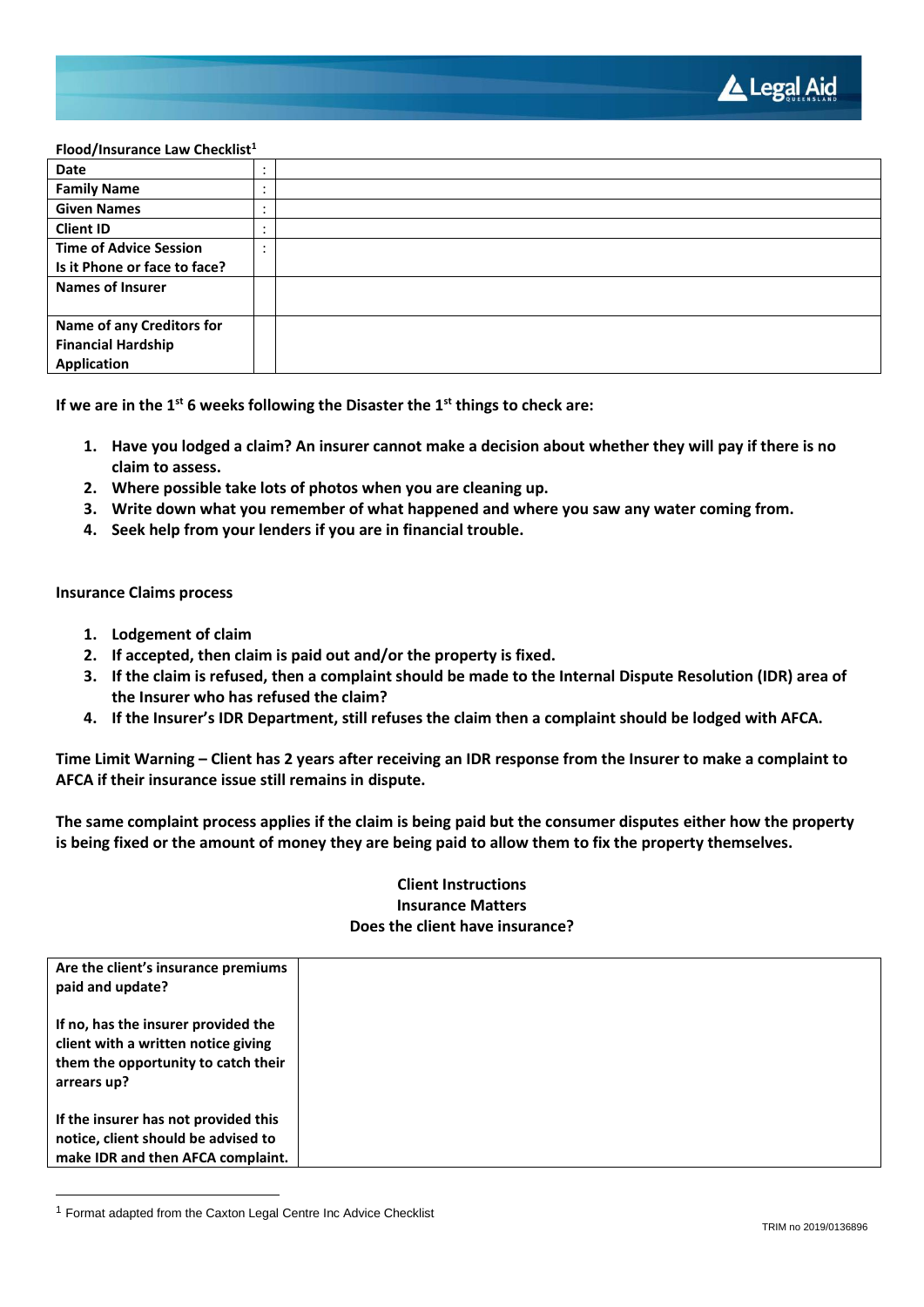

| If Yes, proceed to claims issues.                                                                                                                                         |                        |
|---------------------------------------------------------------------------------------------------------------------------------------------------------------------------|------------------------|
|                                                                                                                                                                           | <b>Claims Issues</b>   |
| Has the client lodged a claim with<br>their insurer?                                                                                                                      |                        |
| If no, advise the client to lodge a<br>claim.                                                                                                                             |                        |
| If yes, need to wait for a response<br>from the insurer about whether the<br>claim is being paid. If the claim is<br>bring paid, refer to settlement of<br>claims issues. |                        |
| Has the client been told by the<br>Insurer not to lodge a claim because                                                                                                   |                        |
| they are not covered?                                                                                                                                                     |                        |
| Advise the client to lodge a claim.                                                                                                                                       |                        |
| Does the client need a copy of their<br>insurance policy in order to lodge a                                                                                              |                        |
| claim?                                                                                                                                                                    |                        |
| No, advise the client to lodge a<br>claim with their insurer.                                                                                                             |                        |
| From 5 April 2021 - Unfair Contract                                                                                                                                       |                        |
| Terms now apply to Insurance<br>Contracts. Your starting point is to                                                                                                      |                        |
| identify if the term would cause a<br>significant imbalance in the parties'                                                                                               |                        |
| rights and obligations arising under                                                                                                                                      |                        |
| the contract. is not reasonably<br>necessary to protect the legitimate                                                                                                    |                        |
| interests of the party that would                                                                                                                                         |                        |
| benefit from the term. The law                                                                                                                                            |                        |
| does not apply retrospectively but                                                                                                                                        |                        |
| we should argue that it would be<br>unfair for an insurer to rely on a                                                                                                    |                        |
| term that they now acknowledge is                                                                                                                                         |                        |
| unfair.                                                                                                                                                                   |                        |
|                                                                                                                                                                           | <b>Coverage Issues</b> |
|                                                                                                                                                                           |                        |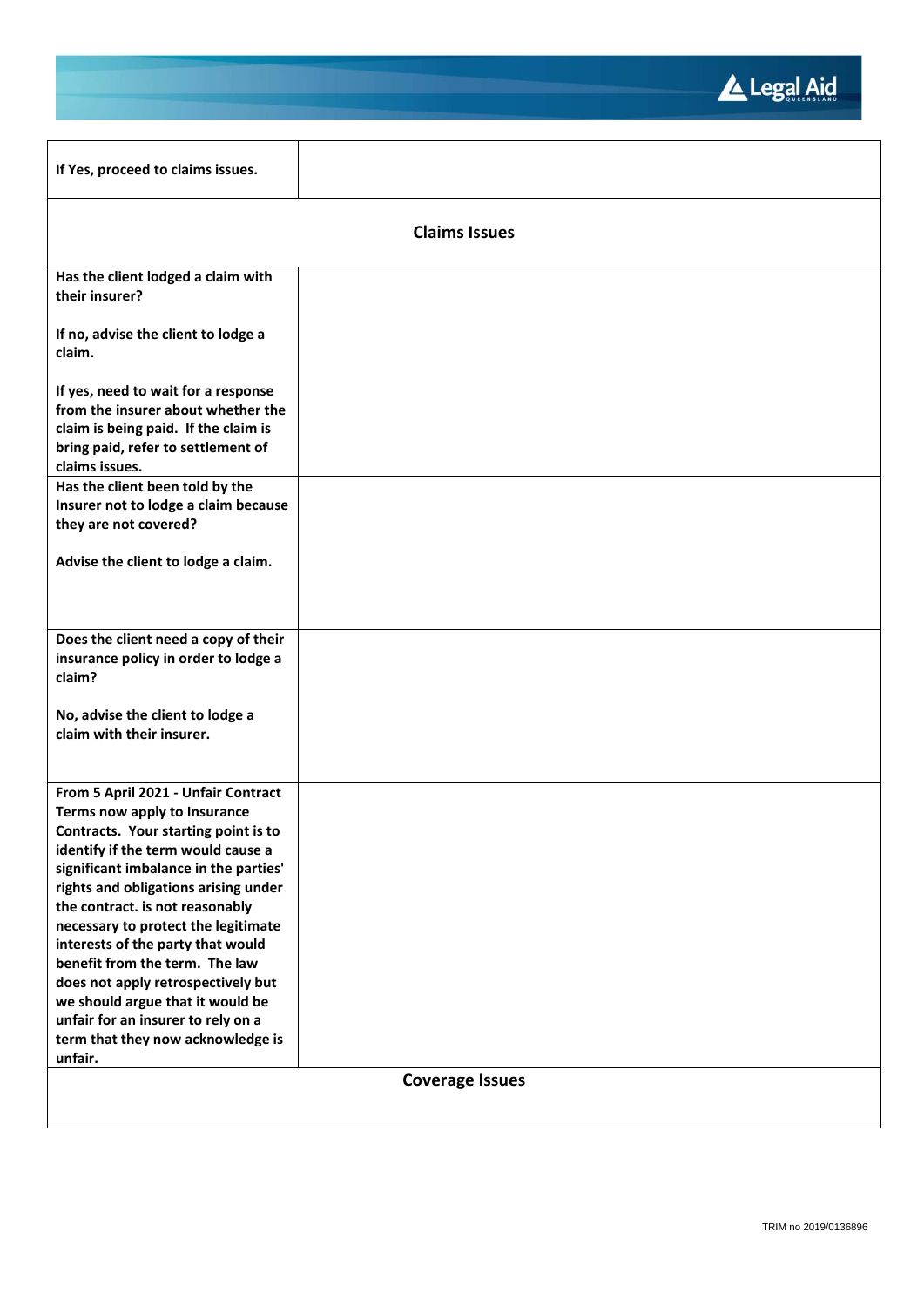

| Does the client have flood cover?                                     |  |
|-----------------------------------------------------------------------|--|
|                                                                       |  |
| If yes the claim should be paid,                                      |  |
| refer to sections on Settlement of                                    |  |
| <b>Claims issues</b>                                                  |  |
|                                                                       |  |
| If no, please follow instructions<br>below                            |  |
| Has the client received a letter from                                 |  |
| their insurance company refusing                                      |  |
| their insurance claim?                                                |  |
|                                                                       |  |
| Identify on what basis the claim has                                  |  |
| been refused. It is likely to be a lack                               |  |
| of flood cover                                                        |  |
|                                                                       |  |
| Where a claim has been refused                                        |  |
| because the Insurance policy does                                     |  |
| not cover it, it is likely there will be                              |  |
| a Hydrology Report that sets out                                      |  |
| where the Hydrologist believes the                                    |  |
| water that affected the property                                      |  |
| came from. If we have that report                                     |  |
| it is important to test those                                         |  |
| conclusions against what the client                                   |  |
| and their neighbours experienced.                                     |  |
|                                                                       |  |
| If client was at the property as the                                  |  |
| water was affecting the property,<br>obtain any information they have |  |
| about the direction the water came                                    |  |
| from?                                                                 |  |
|                                                                       |  |
| Any information clients or                                            |  |
| neighbours have about rates of                                        |  |
| rainfall in particular suburbs or                                     |  |
| videos showing flow will be                                           |  |
| relevant here. This is traumatic for                                  |  |
| clients handle sensitively.                                           |  |
|                                                                       |  |
| Does the client recall opting out of                                  |  |
| flood cover?                                                          |  |
|                                                                       |  |
|                                                                       |  |
|                                                                       |  |
|                                                                       |  |
|                                                                       |  |
| Identify what other clauses in the                                    |  |
| <b>Insurance Policy might provide</b>                                 |  |
| coverage to the client                                                |  |
|                                                                       |  |
| It is likely that the client will not                                 |  |
| have a copy of their PDS and follow                                   |  |
| up advice might be required after                                     |  |
| we have obtained and reviewed the                                     |  |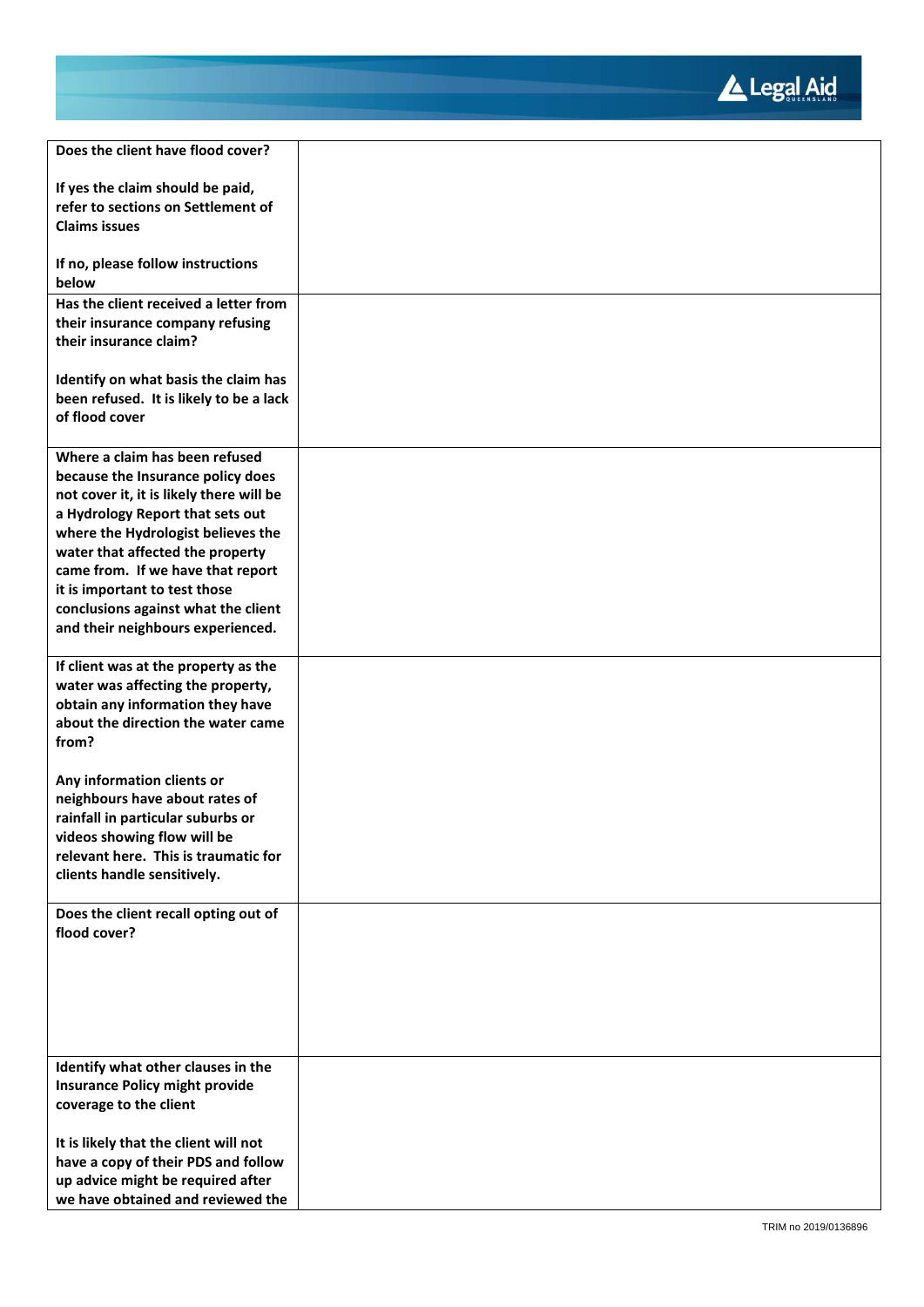

| relevant PDS and Key Fact Sheets      |  |
|---------------------------------------|--|
|                                       |  |
|                                       |  |
|                                       |  |
|                                       |  |
|                                       |  |
|                                       |  |
|                                       |  |
|                                       |  |
| Did the client have the assistance of |  |
| an insurance broker to help them      |  |
| obtain their insurance?               |  |
|                                       |  |
| What do they remember about           |  |
| what the broker said about any        |  |
| exclusions from their insurance       |  |
|                                       |  |
| coverage?                             |  |
|                                       |  |
| Has the claim been refused due to     |  |
| subsidence or ground movement?        |  |
|                                       |  |
| Any refusal on this ground should     |  |
| be accompanied by an expert           |  |
| report.                               |  |
|                                       |  |
|                                       |  |
| Has the claim been refused due to     |  |
|                                       |  |
| lack of maintenance or the property   |  |
| being in a poor state?                |  |
|                                       |  |
| You should get instructions about     |  |
| what if any maintenance the client    |  |
| has done. For type of maintenance     |  |
| is reasonable for the consumer to     |  |
| do will depend on their individual    |  |
| circumstances                         |  |
|                                       |  |
| Also ask the Insurer for information  |  |
| about the maintenance that they       |  |
| say should have been done that        |  |
|                                       |  |
| would have made a difference to       |  |
| the outcome at the property.          |  |
|                                       |  |
|                                       |  |
| Obtain a copy of any assessors'       |  |
| reports about the property            |  |
|                                       |  |
| Test what is said in the reports with |  |
| the clients. When assessors attend    |  |
| a property the clients are extremely  |  |
| stressed. There is a risk that the    |  |
| assessors will have recorded things   |  |
| about what happened that were         |  |
| not accurate or the client will have  |  |
| forgotten to tell the assessor        |  |
|                                       |  |
| important information affecting       |  |
| their claim.                          |  |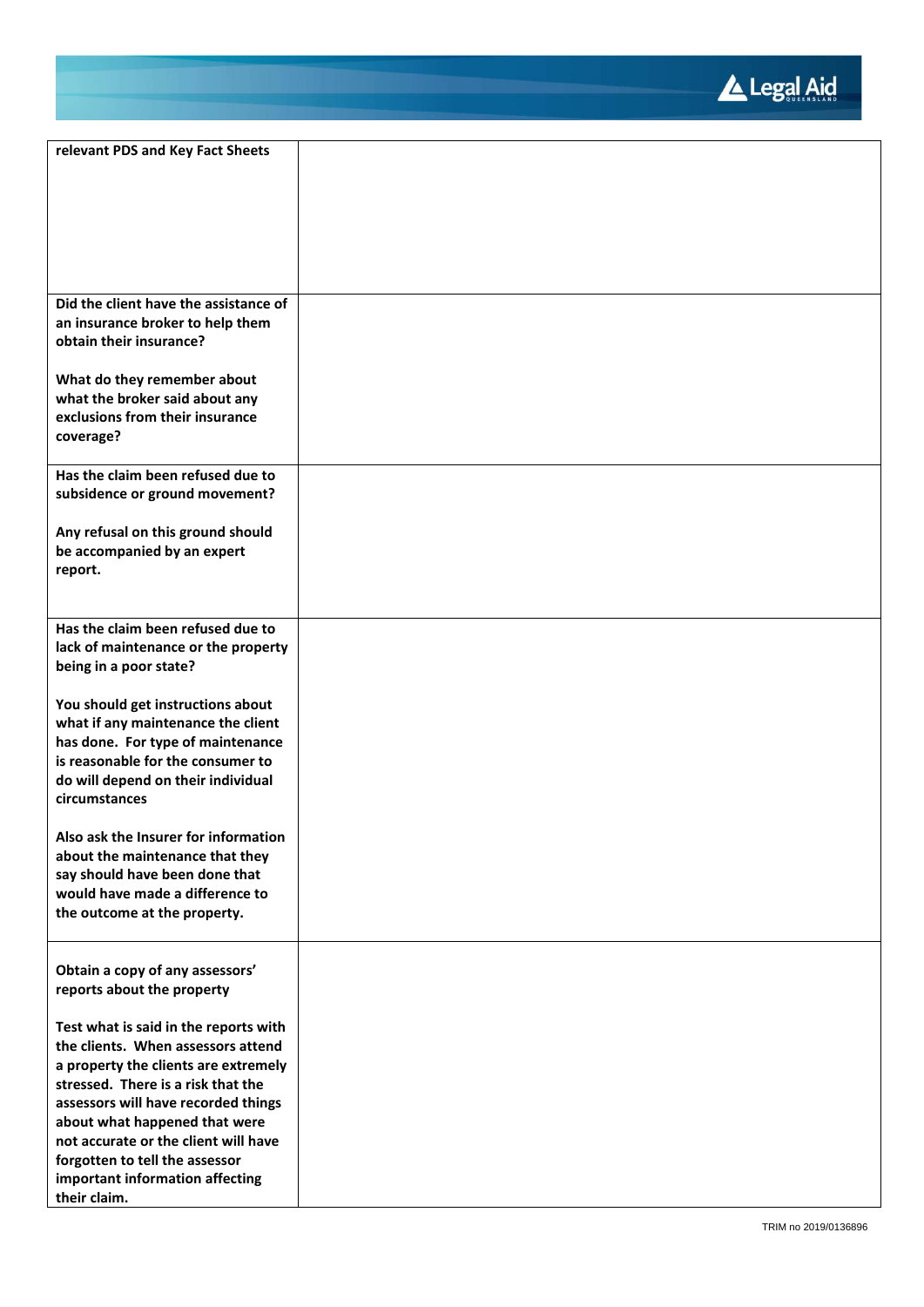Legal Aid

 $\overline{\phantom{a}}$ 

| <b>Explore the possibility of disputing</b><br>the refusal of an insurance claim by<br>obtaining competing expert reports<br>- These are usually very expensive                                                                                                                                                                                                                                                                                                                        |                                            |
|----------------------------------------------------------------------------------------------------------------------------------------------------------------------------------------------------------------------------------------------------------------------------------------------------------------------------------------------------------------------------------------------------------------------------------------------------------------------------------------|--------------------------------------------|
|                                                                                                                                                                                                                                                                                                                                                                                                                                                                                        | <b>Settlement of Claims Issues</b>         |
|                                                                                                                                                                                                                                                                                                                                                                                                                                                                                        | Eg Cash Settlements/ Scope of works issues |
|                                                                                                                                                                                                                                                                                                                                                                                                                                                                                        | <b>Cash Settlement Disputes</b>            |
| Has the client received the Cash<br>Settlement factsheet that the<br>insurer is required to provide?                                                                                                                                                                                                                                                                                                                                                                                   |                                            |
| Does the client have a mortgage<br>over the affected property? It is<br>important to be aware that if the<br>client accepts a cash settlement,<br>the mortgage holder is entitled to<br>receive this payment and is likely to<br>oversee the release of funds as the<br>client repairs the property.<br>It is important that a conversation<br>is had with the mortgage holder<br>about this.                                                                                          |                                            |
| Other issues to be aware of in<br>dealing with Cash Settlements -<br>Repairs will not be<br>$\bullet$<br>guaranteed by the insurer<br>Make sure the settlement<br>$\bullet$<br>amount reflects what it will<br>cost the client to obtain<br>tradesman to repair the<br>property rather than the<br>insurer. It always costs<br>consumers more than an<br>insurer to repair a<br>property.<br>If the claim is cash settled<br>$\bullet$<br>within 1 month of the<br>claim and within 12 |                                            |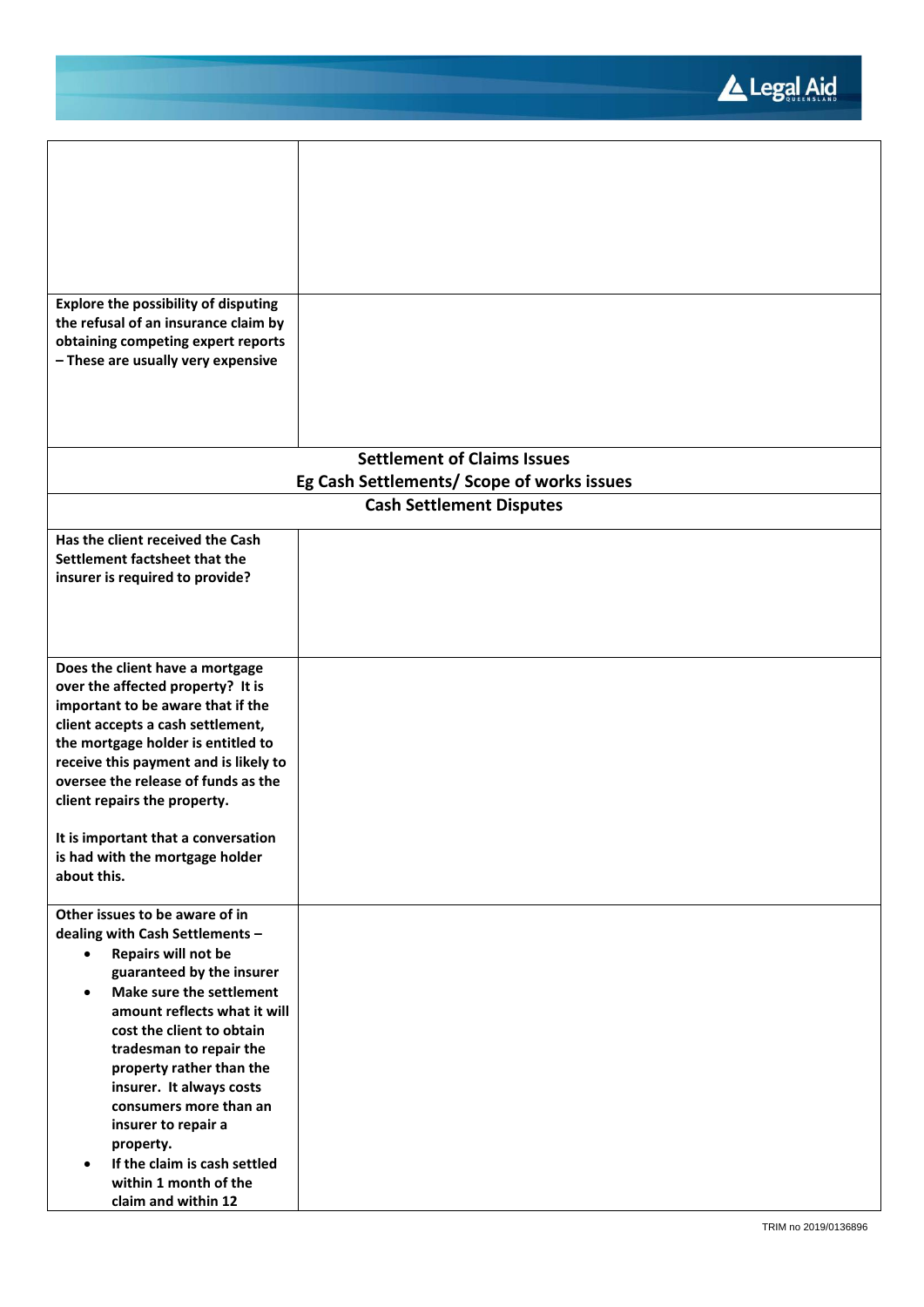

| months you notice that                                         |                                                                                                                              |
|----------------------------------------------------------------|------------------------------------------------------------------------------------------------------------------------------|
|                                                                |                                                                                                                              |
| there was damage to the                                        |                                                                                                                              |
| property you didn't claim                                      |                                                                                                                              |
| for, you are able to ask                                       |                                                                                                                              |
| your insurer to relook at                                      |                                                                                                                              |
| your claim.                                                    |                                                                                                                              |
|                                                                |                                                                                                                              |
|                                                                |                                                                                                                              |
|                                                                | Scope of Works disputes are highly likely to appear once claims are approved. The Scope of works is a document provided to a |
|                                                                | consumer that sets out how an insurer proposes to fix a property. The disputes arise as a result of disagreements about the  |
|                                                                | best way to fix properties. Typically these disputes turn on the individual facts and are unique to each property            |
|                                                                |                                                                                                                              |
| Has the client received the required Scope of Works Factsheet? |                                                                                                                              |
| Obtain copies of any expert reports                            |                                                                                                                              |
| used in assessing the claim and the                            |                                                                                                                              |
| appropriate way of fixing the                                  |                                                                                                                              |
| property                                                       |                                                                                                                              |
|                                                                |                                                                                                                              |
|                                                                |                                                                                                                              |
|                                                                |                                                                                                                              |
| Test with the client the accuracy of                           |                                                                                                                              |
| what is included in the report.                                |                                                                                                                              |
| Record any disagreement and the                                |                                                                                                                              |
| reasons behind the disagreement                                |                                                                                                                              |
|                                                                |                                                                                                                              |
|                                                                |                                                                                                                              |
|                                                                |                                                                                                                              |
| <b>Explore the possibility of competing</b>                    |                                                                                                                              |
| expert reports.                                                |                                                                                                                              |
|                                                                |                                                                                                                              |
|                                                                |                                                                                                                              |
|                                                                |                                                                                                                              |
|                                                                |                                                                                                                              |
|                                                                |                                                                                                                              |
|                                                                | <b>Sum Insured Policies</b>                                                                                                  |
|                                                                |                                                                                                                              |
| There is a risk that some clients may                          |                                                                                                                              |
| have a sum insured policy. What                                |                                                                                                                              |
| this means is that rather than the                             |                                                                                                                              |
| insurance policy agreeing to repair                            |                                                                                                                              |
| the property instead the client                                |                                                                                                                              |
| receives a sum of money. In some                               |                                                                                                                              |
| instances this lump sum does not                               |                                                                                                                              |
| allow the property to be completely                            |                                                                                                                              |
|                                                                |                                                                                                                              |
| repaired.                                                      |                                                                                                                              |
|                                                                |                                                                                                                              |
| Should explore what the client was                             |                                                                                                                              |
| told about the sum insured policy                              |                                                                                                                              |
| by their broker or insurer to check                            |                                                                                                                              |
| that no misrepresentations were                                |                                                                                                                              |
| made?                                                          |                                                                                                                              |
|                                                                | <b>Settlement Agreements</b>                                                                                                 |
|                                                                |                                                                                                                              |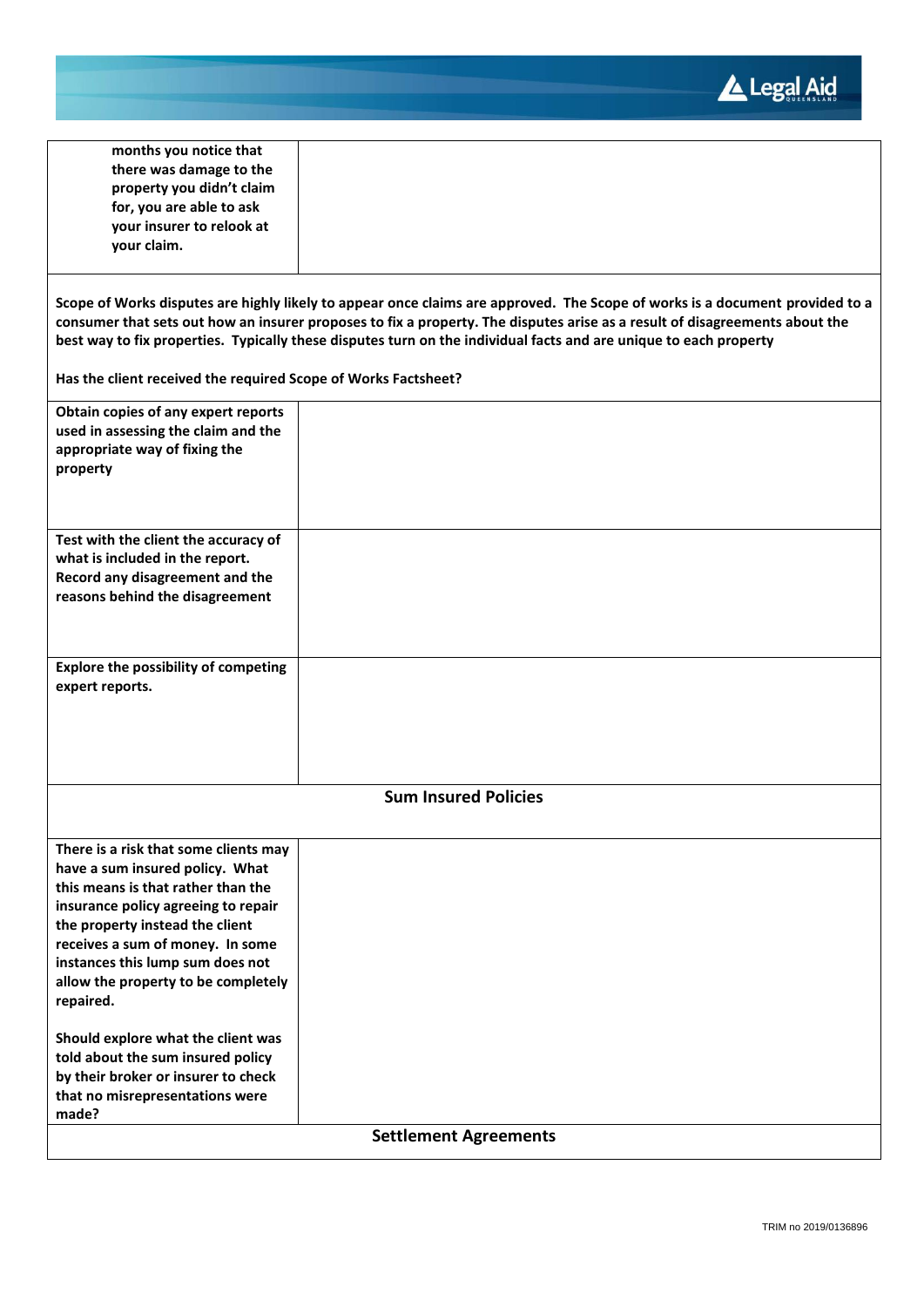

| Some Insurers require settlement                              |                                                                    |
|---------------------------------------------------------------|--------------------------------------------------------------------|
| agreements to be signed as a part                             |                                                                    |
| of claims being resolved.                                     |                                                                    |
|                                                               |                                                                    |
| Things to watch out for in any                                |                                                                    |
| agreement include -                                           |                                                                    |
| That it is just the insurance<br>$\bullet$                    |                                                                    |
| claim being resolved.                                         |                                                                    |
| See if there is a right to go<br>$\bullet$                    |                                                                    |
| back to the insurer if                                        |                                                                    |
| further damage is                                             |                                                                    |
| identified in the next 12                                     |                                                                    |
| months (See Cash                                              |                                                                    |
| Settlement above)                                             |                                                                    |
| <b>Advise clients of any</b><br>$\bullet$                     |                                                                    |
| confidentiality clauses                                       |                                                                    |
| which are routinely put in                                    |                                                                    |
| these agreements.                                             |                                                                    |
|                                                               |                                                                    |
|                                                               |                                                                    |
|                                                               | The Insurer is taking too long to resolve my claim/Fix my property |
|                                                               |                                                                    |
|                                                               |                                                                    |
| There is a requirement on insurers                            |                                                                    |
| to resolve complaints in a timely                             |                                                                    |
| manner. Unfortunately the usual                               |                                                                    |
| timeframe set out in the General                              |                                                                    |
| <b>Insurance Code of Practice do not</b>                      |                                                                    |
| apply to natural disasters.                                   |                                                                    |
|                                                               |                                                                    |
| If there is unreasonable delay in                             |                                                                    |
| assessing a claim or fixing the                               |                                                                    |
| property then a complaint should                              |                                                                    |
| be lodged with AFCA                                           |                                                                    |
| www.afca.org.au                                               |                                                                    |
|                                                               |                                                                    |
|                                                               |                                                                    |
|                                                               |                                                                    |
|                                                               |                                                                    |
| I have let my insurer know of                                 |                                                                    |
| damage they have missed when                                  |                                                                    |
| assessing my property but they are                            |                                                                    |
| not listening to me - Client should                           |                                                                    |
| be advised to lodge a complaint<br>with AFCA. www.afca.org.au |                                                                    |

# **Body Corporate Insurance**

| Ask what the Body Corporate          |  |
|--------------------------------------|--|
| <b>Manager or the Body Corporate</b> |  |
| <b>Committee said about the</b>      |  |
| insurance, was the option of         |  |
| flood given? (Where it was it        |  |
| will often be too expensive to be    |  |
| taken up)                            |  |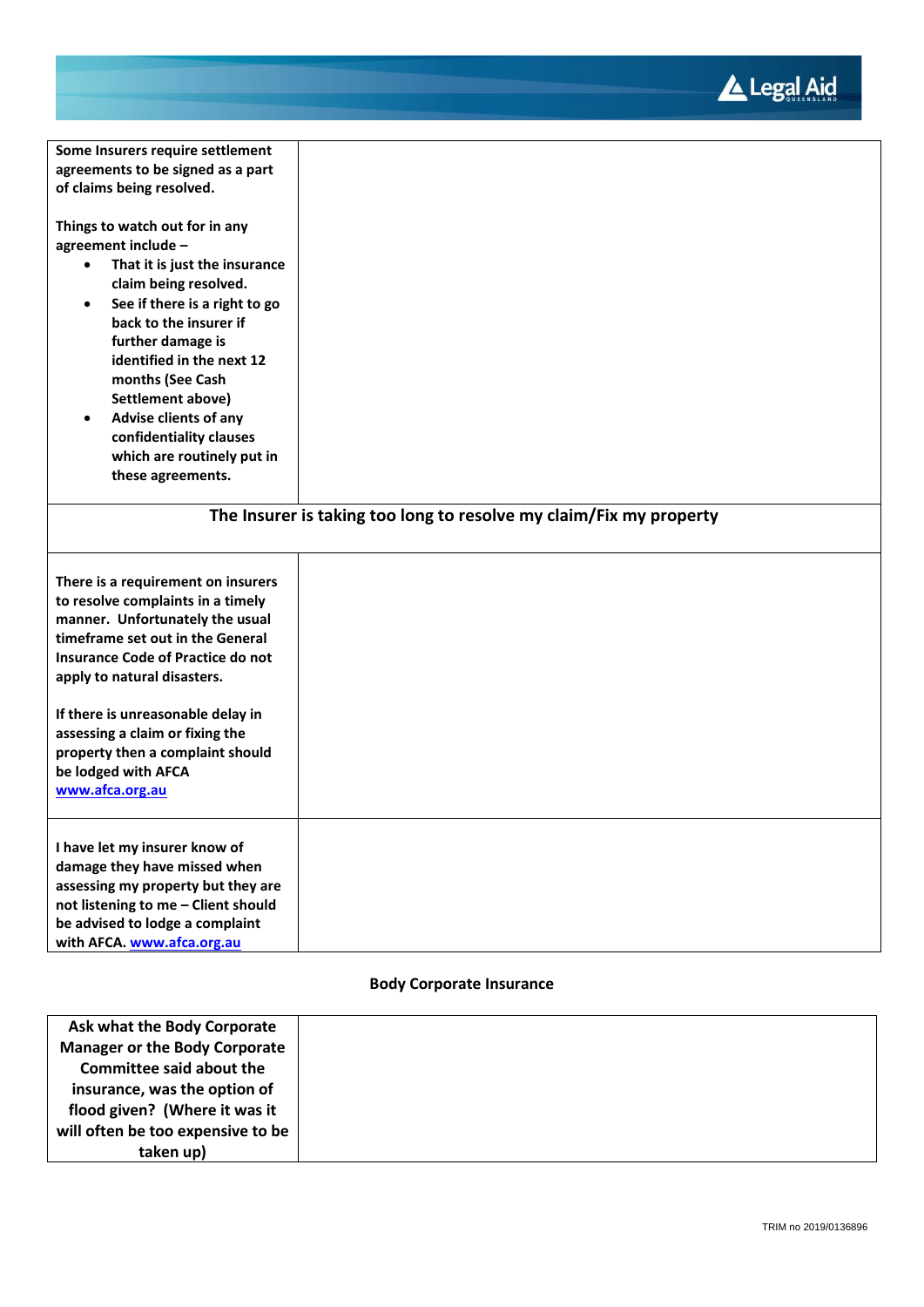

# **Client Instructions Car Insurance**

| Car Insurance has flood coverage                                                                                                                                                                                                                                                |
|---------------------------------------------------------------------------------------------------------------------------------------------------------------------------------------------------------------------------------------------------------------------------------|
| So it is not likely that there will be<br>many claims to be many refusals of<br>car insurance claims.                                                                                                                                                                           |
| Biggest problem we foresee arising<br>is where people had a car on<br>finance and the damaged car is<br>secured against the loan.                                                                                                                                               |
| The insurance payout they receive<br>is often significantly less than what<br>is owing on the car loan. The lender<br>is entitled to take this payout. The<br>client will still be liable to pay the<br>balance owing on the car loan even<br>though they no longer have a car. |

# **Client Instructions Credit Matters/Financial Hardship**

| Is the client in financial hardship<br>following the Floods?                                                                                                                                                                    |  |
|---------------------------------------------------------------------------------------------------------------------------------------------------------------------------------------------------------------------------------|--|
| If Yes, they should apply to their<br>creditors for financial hardship on<br>their loans while they are getting<br>back on track?                                                                                               |  |
| Similar applications should be made<br>to the Local Council and other<br>essential services providers if<br>necessary.                                                                                                          |  |
| <b>Explore whether electricity account</b><br>should be suspended or stopped to<br>the property if it will take some<br>time to repair.                                                                                         |  |
| Has the client already made a<br>complaint to the creditor and<br>received a response from their IDR<br>section? If so they only have 2<br>years to make a complaint to AFCA<br>if they are not satisfied with the<br>response. |  |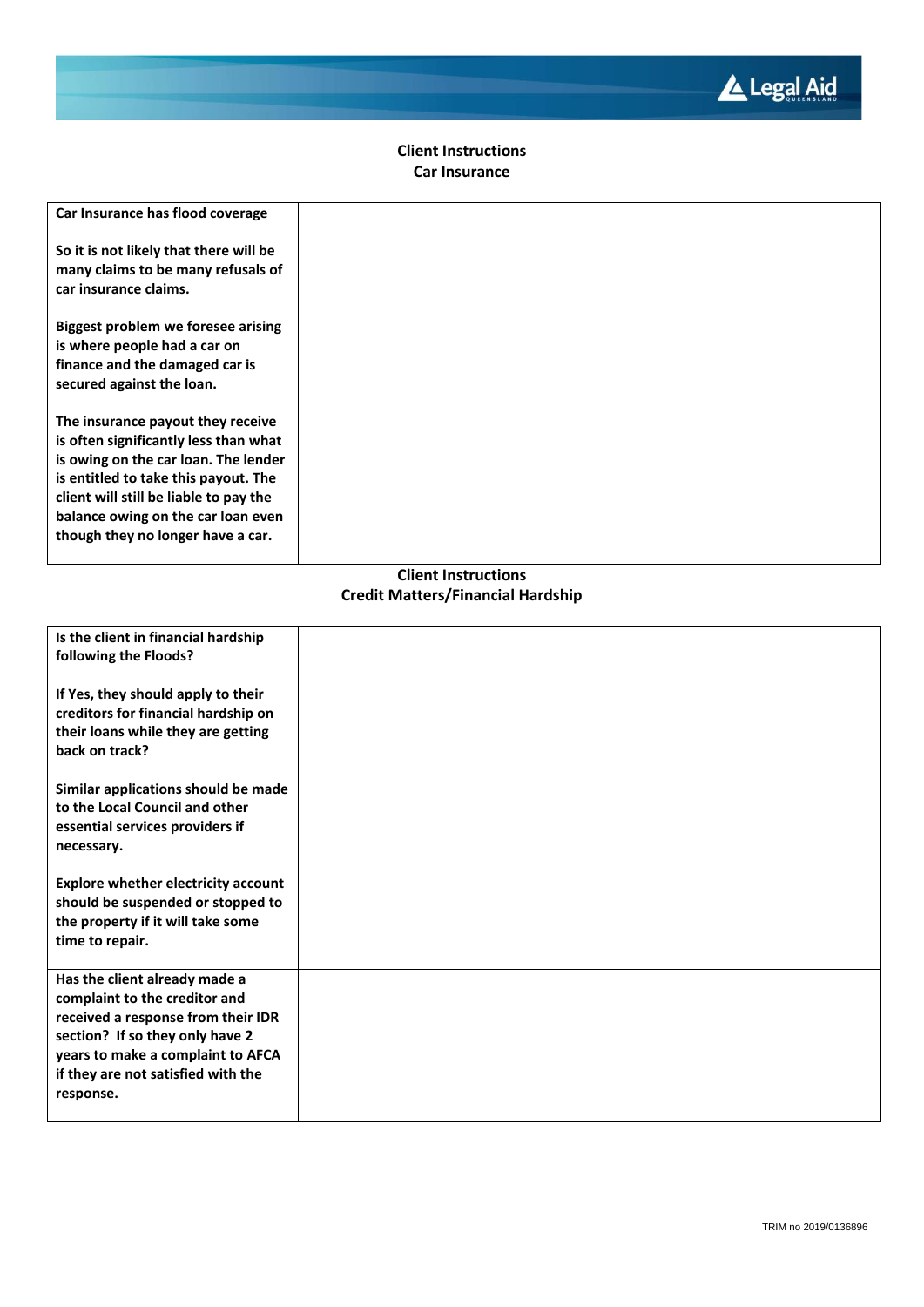Legal Aid

| Has the client always struggled to<br>make repayments on the loan?                                                      |  |
|-------------------------------------------------------------------------------------------------------------------------|--|
| Consider whether the client should<br>be referred to the CPU for specific<br>credit advice about responsible<br>lending |  |

# **Client Instructions Other Issues**

| Was client renting?                  |  |
|--------------------------------------|--|
| If Yes, have they been referred for  |  |
| tenancy advice about their rights?   |  |
| Has the client had their             |  |
| employment affected following the    |  |
| floods?                              |  |
| If yes refer for employment law      |  |
| advice                               |  |
|                                      |  |
|                                      |  |
| Was the client renting or leasing    |  |
| whitegoods or furniture that were    |  |
| affected or destroyed by the         |  |
|                                      |  |
| flooding?                            |  |
| If yes, Financial Hardship should be |  |
| sought from the lease company.       |  |
|                                      |  |
|                                      |  |

Consider any other legal rights/remedies that arise from the client's individual circumstances.

| <b>Documents provided:</b>          | <b>No</b><br>Yes<br>П |
|-------------------------------------|-----------------------|
| • Copy of Insurance Contract        |                       |
| Letter from Insurer<br>$\bullet$    |                       |
| <b>IDR Decision</b><br>$\bullet$    |                       |
| <b>Court Documents</b><br>$\bullet$ |                       |
| AFCA correspondence                 |                       |

# **Summary of Facts**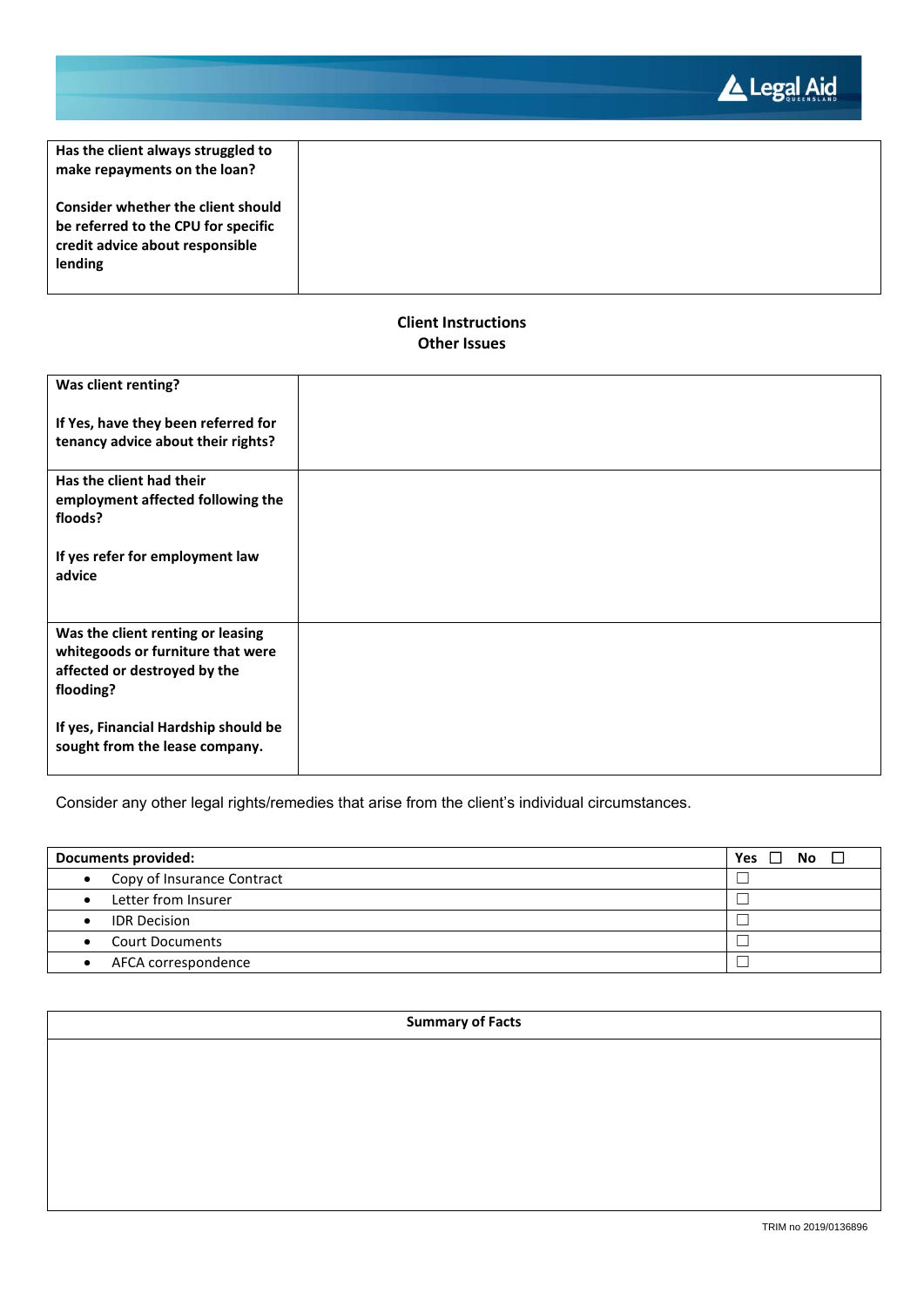

| Advice |
|--------|
|        |
|        |
|        |
|        |
|        |
|        |
|        |
|        |
|        |
|        |
|        |
|        |
|        |
|        |
|        |
|        |
|        |
|        |

| <b>Applying for Legal Aid</b>                            |                      |  |
|----------------------------------------------------------|----------------------|--|
| Was client advised about applying for legal aid?         | Yes $\Box$ No $\Box$ |  |
| Was client sent/given a legal aid application form?      | Yes $\Box$ No $\Box$ |  |
| Was client sent/given blank Legal Aid Authority to sign? | Yes $\Box$ No $\Box$ |  |

| <b>Referred to:</b> |                                                         |
|---------------------|---------------------------------------------------------|
|                     |                                                         |
|                     |                                                         |
|                     | <b>Australian Financial Complaints Authority (AFCA)</b> |
|                     | www.afca.org.au                                         |
|                     | Phone 1800 931 678                                      |
|                     | <b>Financial Counselling</b>                            |
|                     | Phone 1800 007 007                                      |
|                     | <b>Telecommunications Industry Ombudsman</b>            |
|                     | www.tio.com.au                                          |
|                     | Phone: 1800 062 058                                     |
|                     | <b>Energy and Water Ombudsman Qld</b>                   |
|                     | www.ewoq.com.au                                         |
|                     | Phone: 1800 662 837                                     |
|                     | Queensland Civil and Administrative Tribunal            |
|                     | www.qcat.qld.gov.au                                     |
|                     | Email: enquiries@qcat.qld.gov.au                        |
|                     |                                                         |